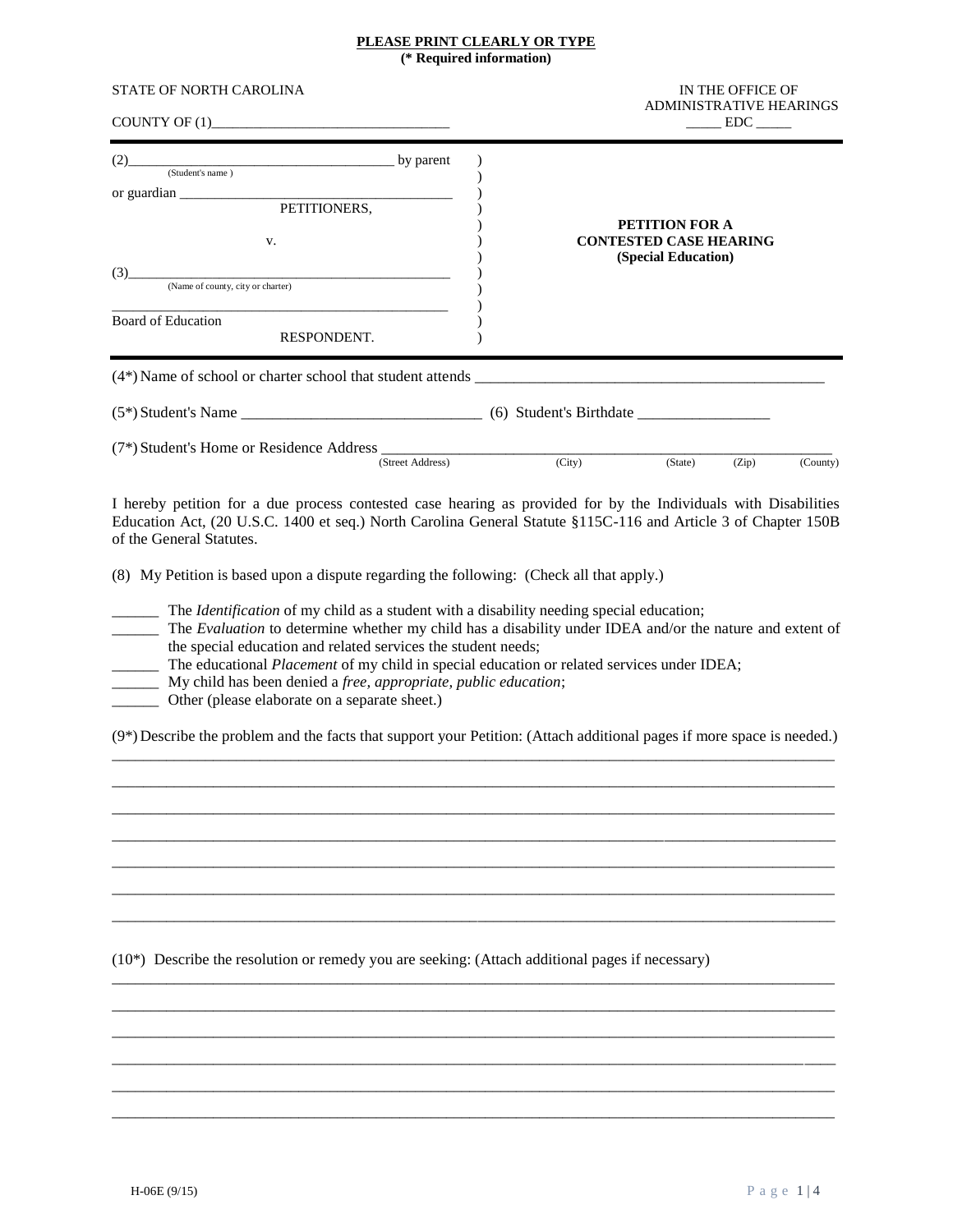### Parent or Guardian Information

|                           | $(12)$ Your phone number: $($ |         |       |          |
|---------------------------|-------------------------------|---------|-------|----------|
| (Street Address/p.o. box) | (City)                        | (State) | (Zip) | (County) |
|                           |                               |         |       |          |
|                           |                               |         |       |          |
|                           |                               |         |       |          |

**You must** mail or deliver a **COPY** of this Petition to the Superintendent of the Board of Education **or** the Director of Special Education (Exceptional Children's Director) of the local school system. The name, address and phone number of the Superintendent and Director of Special Education may be obtained by asking the Principal at your child's school. **You must also** send a copy of this form to Consultant for Dispute Resolution, Exceptional Children's Division of the NC Department of Public Instruction, 6356 Mail Service Center, Raleigh, NC 27699- 6356, by fax at 919/807-3243, or by email to Due\_Process@dpi.nc.gov.

#### **CERTIFICATE OF SERVICE**

I certify that this Petition has been served on the Local or County Superintendent of Schools or the Director of Special Education, named below by depositing a copy of it with the United States Postal Service with sufficient postage affixed **OR** by hand delivering it to the person named below.

| (20) |                                                | (21) |                                 |         |              |  |
|------|------------------------------------------------|------|---------------------------------|---------|--------------|--|
|      | (Name of Superintendent or EC Director served) |      | (School board listed on line 3) |         |              |  |
|      |                                                |      |                                 |         |              |  |
| (22  |                                                |      |                                 |         |              |  |
|      | (Street address/PO box)                        |      | (City)                          | (State) | (Zip)        |  |
|      |                                                |      |                                 |         |              |  |
| 23   |                                                |      |                                 |         | $(24)$ Date: |  |
|      | (Your signature or initials)                   |      |                                 |         |              |  |
|      |                                                |      |                                 |         |              |  |

This form has been developed to assist parents, or guardians in petitioning for an impartial due process contested case hearing.

**When you have completed this form you MUST mail or deliver the ORIGINAL AND ONE COPY to the Office of Administrative Hearings, 6714 Mail Service Center, Raleigh, NC 27699-6714 or 1711 New Hope Church Road, Raleigh, NC 27609.**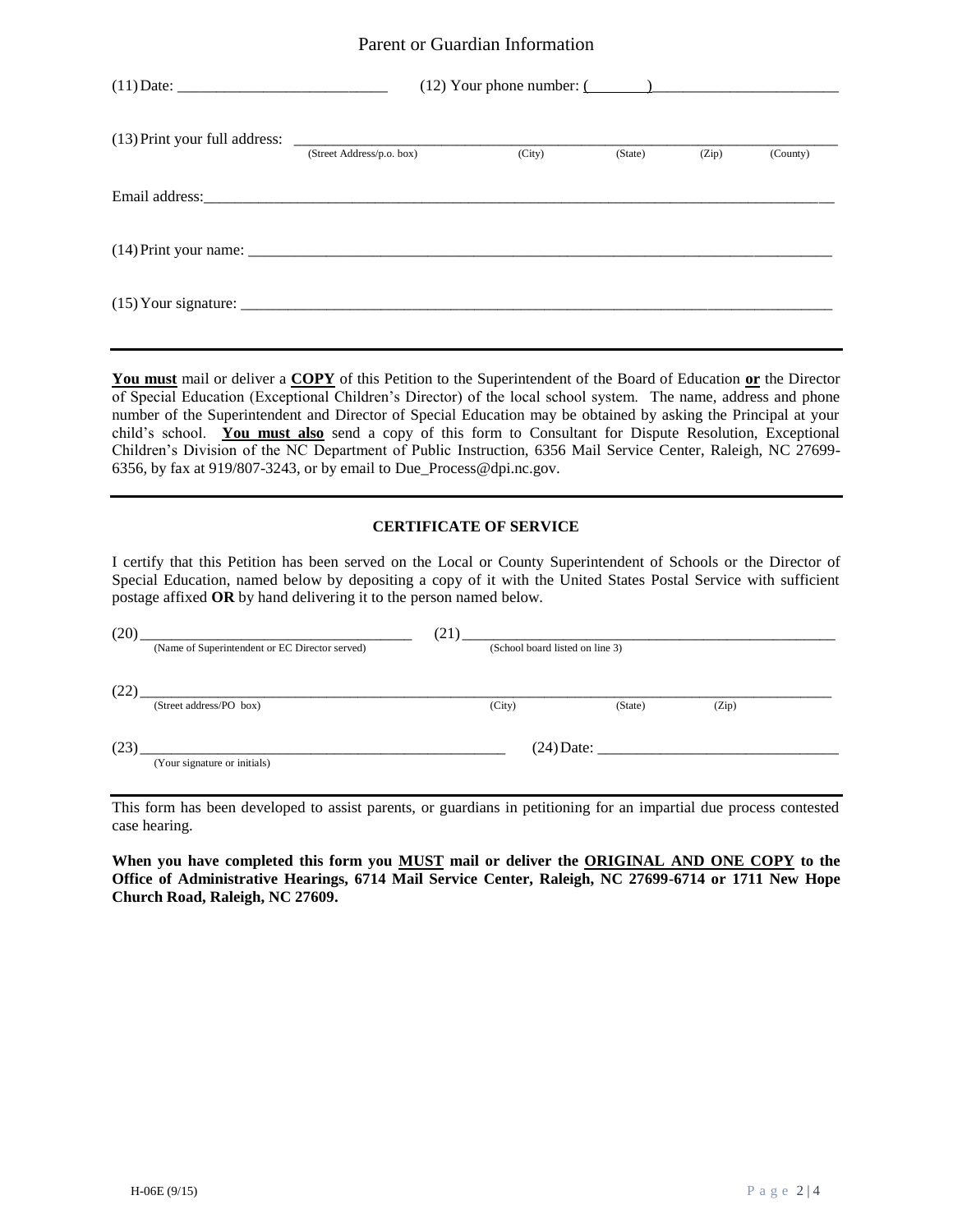## **INSTRUCTION FOR FORM H-06E-A "PETITION FOR A CONTESTED CASE" AND "CERTIFICATE OF SERVICE"**

## **PLEASE PRINT CLEARLY OR TYPE**

You are completing a contested case petition for a hearing (sometimes referred to as a "due process hearing") on a special education case. A hearing is designed to resolve legal disputes between parents of children with disabilities and school systems concerning identification, evaluation, placement, a manifestation determination, and/or the denial of a free appropriate public education (FAPE). The petition starts a proceeding against the school board. At the hearing an independent administrative law judge will determine the facts and law supporting your allegations about the educational services provided or not provided to your child. Normally, you have the burden of proving that the school board has violated the law and you must provide evidence and witnesses to support your allegations.

### **FILL IN BLANKS:**

Fill in your county of residence on line (1). Special education cases are confidential and the Office of Administrative Hearings will not disclose your identify or that of your child, without authorization. Print the name of the student and guardian on line (2). Print the name of the school board about which you are complaining on line (3). Print the name of school or charter school that the student attends on line (4). Enter student's name on line (5); student's birth date on line (6); and the address of the student's home or residence on line (7).

In section (8) describe the problem and state the facts that support your Petition using additional pages if needed; and in section (9) describe the resolution or remedy you are seeking as a result of this contested case (additional pages may be attached if needed).

Enter the date on line (10), your telephone number on line (11), your address on line (12), print your name on line (13), and sign the petition on line (14).

All asterisked (\*) information on this form must be included when you submit a Petition for a Contested Case Hearing to request an impartial hearing.

# **CERTIFICATE OF SERVICE:**

You must mail or hand deliver a copy of your completed petition to the school board named on line (3) and complete the "Certificate of Service" section on your petition, entering the name of the Superintendent or the Director of Special Education of the school board to whom you mailed or delivered the petition on line (15). The name, address and phone number of the Superintendent and Director of Special Education may be obtained by asking the Principal at your child's school. Print the name of the school board on line (16), the address of the school board on line (17), sign your name on line (18) and enter the date on line (19).

## **Your contested case will commence or begin upon the other party's receipt of the petition.**